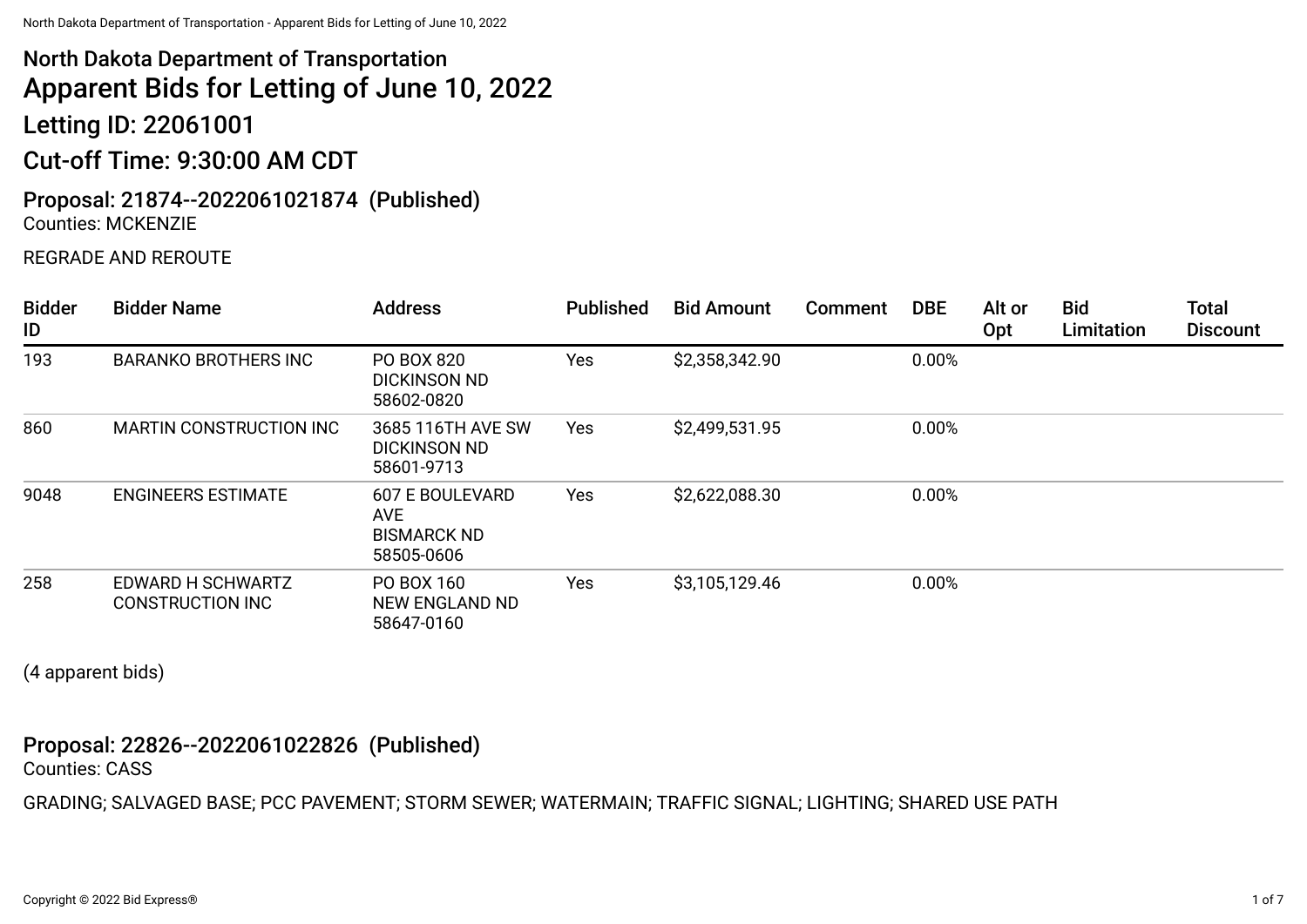| <b>Bidder</b><br>ID | <b>Bidder Name</b>                     | <b>Address</b>                                                           | <b>Published</b> | <b>Bid Amount</b> | Comment | <b>DBE</b> | Alt or<br>Opt | <b>Bid</b><br>Limitation | <b>Total</b><br><b>Discount</b> |
|---------------------|----------------------------------------|--------------------------------------------------------------------------|------------------|-------------------|---------|------------|---------------|--------------------------|---------------------------------|
| 9048                | <b>ENGINEERS ESTIMATE</b>              | <b>607 E BOULEVARD</b><br><b>AVE</b><br><b>BISMARCK ND</b><br>58505-0606 | Yes              | \$16,092,081.25   |         | 0.00%      |               |                          |                                 |
| 78                  | DAKOTA UNDERGROUND<br><b>COMPANY</b>   | 4001 15TH AVE N<br><b>FARGO ND</b><br>58102-2832                         | Yes              | \$19,964,185.80   |         | 2.27%      |               |                          |                                 |
| 140                 | NORTHERN IMPROVEMENT<br><b>COMPANY</b> | PO BOX 2846<br><b>FARGO ND</b><br>58108-2846                             | Yes              | \$21,154,185.15   |         | 2.14%      |               |                          |                                 |

(3 apparent bids)

### Proposal: 23382--2022061023382 (Published) Counties: STARK

### STRUCTURE REPLACEMENT

| <b>Bidder</b><br>ID | <b>Bidder Name</b>                           | <b>Address</b>                                                           | <b>Published</b> | <b>Bid</b><br>Amount | <b>Comment</b> | <b>DBE</b> | Alt or<br>Opt | <b>Bid</b><br>Limitation | <b>Total</b><br><b>Discount</b> |
|---------------------|----------------------------------------------|--------------------------------------------------------------------------|------------------|----------------------|----------------|------------|---------------|--------------------------|---------------------------------|
| 9048                | <b>ENGINEERS ESTIMATE</b>                    | <b>607 E BOULEVARD</b><br><b>AVE</b><br><b>BISMARCK ND</b><br>58505-0606 | Yes              | \$471,100.00         |                | 0.00%      |               |                          |                                 |
| 159                 | CENTRAL SPECIALTIES INC                      | <b>6325 COUNTY ROAD</b><br>87 SW<br>ALEXANDRIA MN<br>56308-5361          | Yes              | \$558,747.06         |                | 0.00%      |               |                          |                                 |
| 258                 | EDWARD H SCHWARTZ<br><b>CONSTRUCTION INC</b> | PO BOX 160<br>NEW ENGLAND ND<br>58647-0160                               | Yes              | \$562,366.03         |                | 0.00%      |               |                          |                                 |
| 10445               | <b>QUALITY DIRTWORKS LLC</b>                 | PO BOX 164<br>MAX ND 58759-0164                                          | Yes              | \$608,866.92         |                | 0.00%      |               |                          |                                 |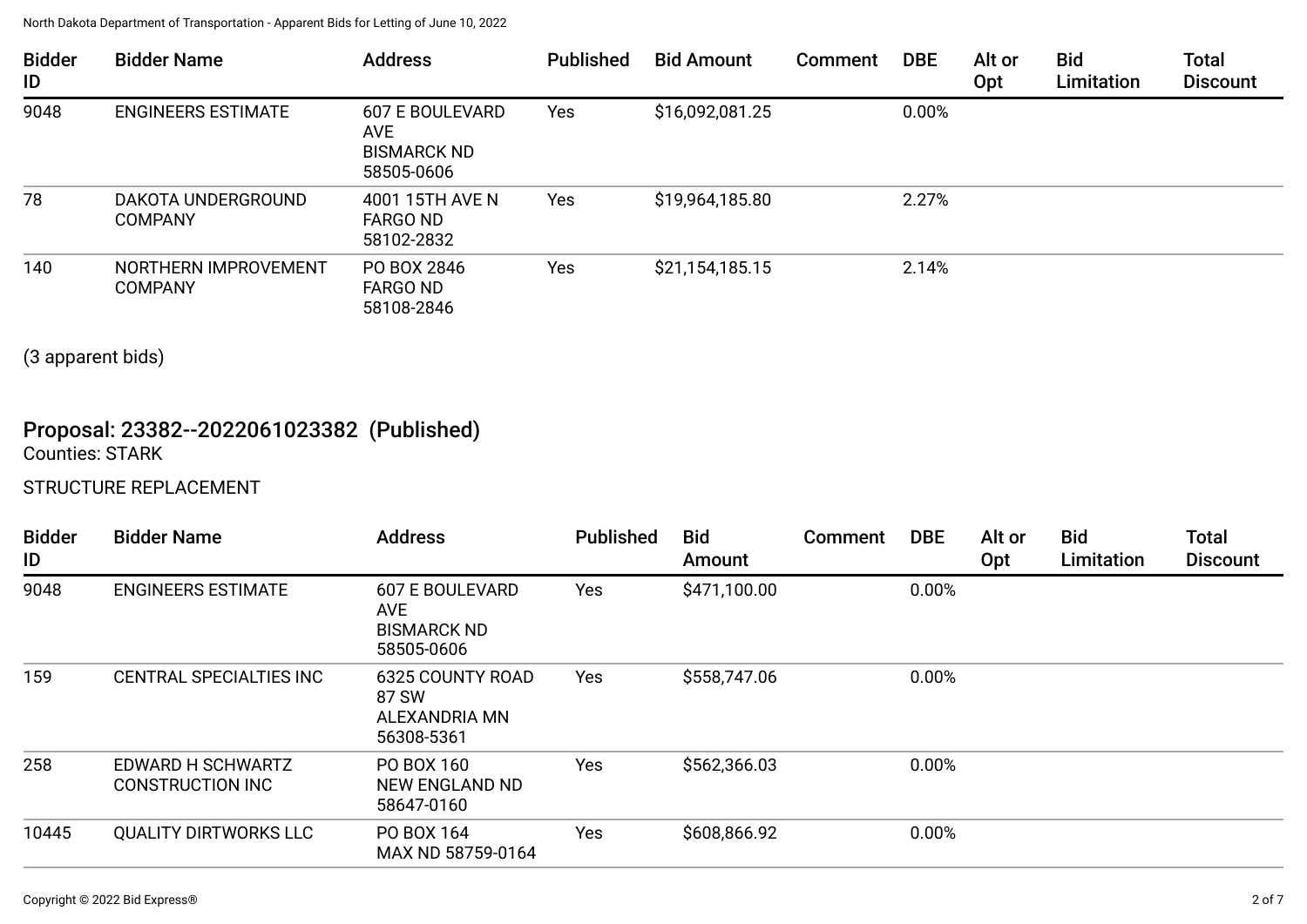| <b>Bidder</b><br>ID | <b>Bidder Name</b>             | <b>Address</b>                                         | <b>Published</b> | <b>Bid</b><br>Amount | Comment | <b>DBE</b> | Alt or<br>Opt | <b>Bid</b><br>Limitation | <b>Total</b><br><b>Discount</b> |
|---------------------|--------------------------------|--------------------------------------------------------|------------------|----------------------|---------|------------|---------------|--------------------------|---------------------------------|
| 860                 | <b>MARTIN CONSTRUCTION INC</b> | 3685 116TH AVE SW<br><b>DICKINSON ND</b><br>58601-9713 | Yes              | \$611,269.57         |         | 0.00%      |               |                          |                                 |

(5 apparent bids)

### Proposal: 23474--2022061023474 (Published) Counties: GRAND FORKS NELSON

MILLING & HMA

| <b>Bidder</b><br>ID | <b>Bidder Name</b>                     | <b>Address</b>                                          | <b>Published</b> | <b>Bid Amount</b> | Comment | <b>DBE</b> | Alt or<br>Opt | <b>Bid</b><br>Limitation | <b>Total</b><br><b>Discount</b> |
|---------------------|----------------------------------------|---------------------------------------------------------|------------------|-------------------|---------|------------|---------------|--------------------------|---------------------------------|
| 9048                | <b>ENGINEERS</b><br><b>ESTIMATE</b>    | 607 E BOULEVARD AVE<br><b>BISMARCK ND</b><br>58505-0606 | Yes              | \$4,481,011.13    |         | 0.00%      |               |                          |                                 |
| 2712                | <b>KNIFE RIVER</b><br><b>MATERIALS</b> | PO BOX 40<br><b>BEMIDJI MN 56619-0040</b>               | Yes              | \$5,279,461.24    |         | 1.05%      |               |                          |                                 |
| 180                 | <b>STRATA</b><br><b>CORPORATION</b>    | PO BOX 13500<br><b>GRAND FORKS ND</b><br>58208-3500     | Yes              | \$5,727,879.88    |         | 0.00%      |               |                          |                                 |

(3 apparent bids)

### Proposal: 23477--2022061023477 (Published)

Counties: CAVALIER PEMBINA

MILLING AND HMA

| <b>Bidder</b> | <b>Bidder Name</b> | <b>Address</b> | Published | <b>Bid Amount</b> | Comment | <b>DBE</b> | Alt or | <b>Bio</b>                            | Total           |
|---------------|--------------------|----------------|-----------|-------------------|---------|------------|--------|---------------------------------------|-----------------|
| ID            |                    |                |           |                   |         |            | Opt    | $\mathsf{\scriptstyle\bot}$ imitation | <b>Discount</b> |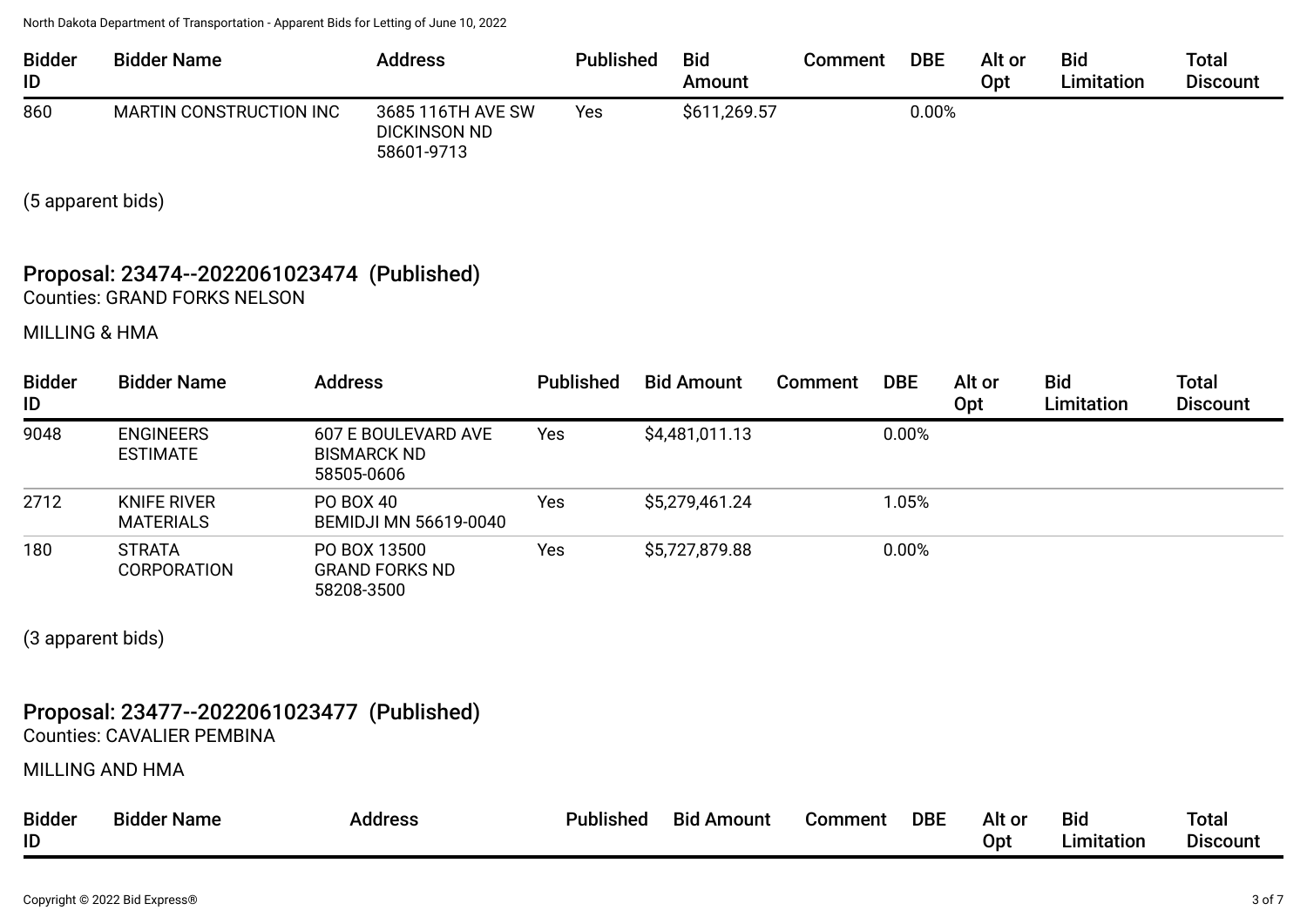| <b>Bidder</b><br>ID | <b>Bidder Name</b>                             | <b>Address</b>                                          | <b>Published</b> | <b>Bid Amount</b> | Comment | <b>DBE</b> | Alt or<br>Opt | <b>Bid</b><br>Limitation | <b>Total</b><br><b>Discount</b> |
|---------------------|------------------------------------------------|---------------------------------------------------------|------------------|-------------------|---------|------------|---------------|--------------------------|---------------------------------|
| 9048                | <b>ENGINEERS ESTIMATE</b>                      | 607 E BOULEVARD AVE<br><b>BISMARCK ND</b><br>58505-0606 | Yes              | \$2,823,120.17    |         | 0.00%      |               |                          |                                 |
| 2712                | KNIFE RIVER MATERIALS                          | PO BOX 40<br><b>BEMIDJI MN</b><br>56619-0040            | Yes              | \$3,207,757.60    |         | 1.21%      |               |                          |                                 |
| 239                 | <b>MAYO CONSTRUCTION</b><br><b>COMPANY INC</b> | PO BOX 310<br><b>CAVALIER ND</b><br>58220-0310          | Yes              | \$3,334,077.70    |         | 0.00%      |               |                          |                                 |
| 1261                | R J ZAVORAL & SONS INC                         | PO BOX 435<br><b>EAST GRAND FORKS MN</b><br>56721-0435  | Yes              | \$3,449,123.38    |         | 0.00%      |               |                          |                                 |

(4 apparent bids)

### Proposal: 23507--2022061023507 (Published) Counties: BILLINGS BURLEIGH CAVALIER DICKEY

### WIM CALIBRATION

| <b>Bidder</b><br>ID | <b>Bidder Name</b>                               | <b>Address</b>                                      | <b>Published</b> | <b>Bid</b><br>Amount | Comment | <b>DBE</b> | Alt or<br>Opt | <b>Bid</b><br>Limitation | <b>Total</b><br><b>Discount</b> |
|---------------------|--------------------------------------------------|-----------------------------------------------------|------------------|----------------------|---------|------------|---------------|--------------------------|---------------------------------|
| 83                  | <b>FARGO ELECTRIC</b><br><b>CONSTRUCTION INC</b> | 325 39TH ST N<br>FARGO ND 58102-3974                | <b>Yes</b>       | \$130,160.00         |         | 0.00%      |               |                          |                                 |
| 180                 | STRATA CORPORATION                               | PO BOX 13500<br><b>GRAND FORKS ND</b><br>58208-3500 | Yes              | \$168,483.00         |         | 0.00%      |               |                          |                                 |
| 202                 | EDLING ELECTRIC INC                              | PO BOX 1456<br><b>BISMARCK ND</b><br>58502-1456     | Yes              | \$173,800.00         |         | 0.00%      |               |                          |                                 |
| 9110                | <b>PARSONS ELECTRIC LLC</b>                      | 5960 MAIN ST NE<br>MINNEAPOLIS MN<br>55432          | <b>Yes</b>       | \$189,435.00         |         | 0.00%      |               |                          |                                 |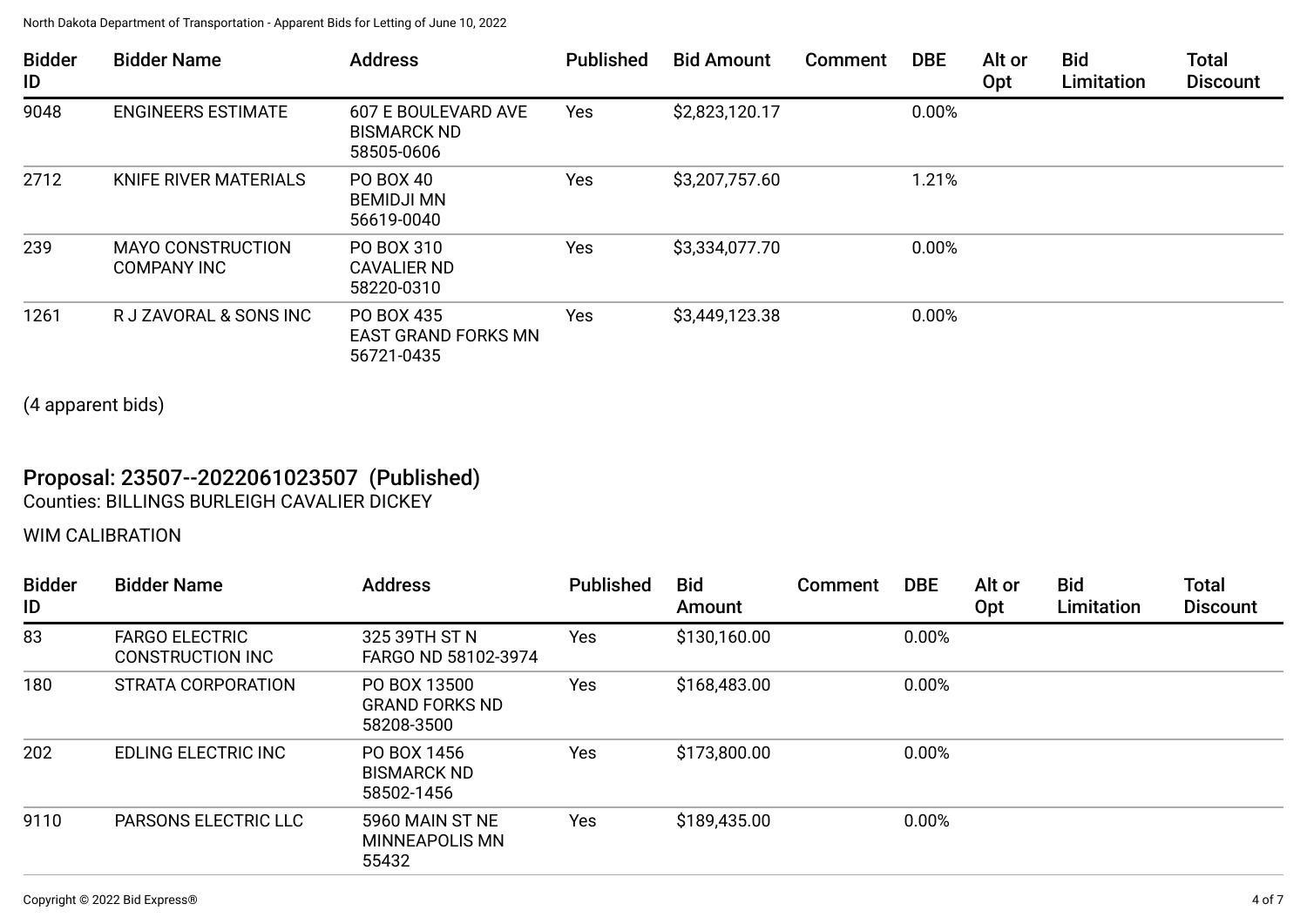| <b>Bidder</b><br>ID | <b>Bidder Name</b>        | <b>Address</b>                                          | <b>Published</b> | <b>Bid</b><br>Amount | Comment | <b>DBE</b> | Alt or<br>Opt | <b>Bid</b><br>Limitation | <b>Total</b><br><b>Discount</b> |
|---------------------|---------------------------|---------------------------------------------------------|------------------|----------------------|---------|------------|---------------|--------------------------|---------------------------------|
| 9048                | <b>ENGINEERS ESTIMATE</b> | 607 E BOULEVARD AVE<br><b>BISMARCK ND</b><br>58505-0606 | Yes              | \$222,000.00         |         | $0.00\%$   |               |                          |                                 |

(5 apparent bids)

### Proposal: 23538--2022061023538 (Published) Counties: WARD

CONTRACT PATCH

| <b>Bidder</b><br>ID | <b>Bidder Name</b>          | <b>Address</b>                                          | <b>Published</b> | <b>Bid</b><br>Amount | <b>Comment</b> | <b>DBE</b> | Alt or<br>Opt | <b>Bid</b><br>Limitation | Total<br><b>Discount</b> |
|---------------------|-----------------------------|---------------------------------------------------------|------------------|----------------------|----------------|------------|---------------|--------------------------|--------------------------|
| 110                 | MINOT PAVING<br>COMPANY INC | PO BOX 1805<br>MINOT ND 58702-1805                      | Yes              | \$379,388.05         |                | 0.00%      |               |                          |                          |
| 9048                | <b>ENGINEERS ESTIMATE</b>   | 607 E BOULEVARD AVE<br><b>BISMARCK ND</b><br>58505-0606 | <b>Yes</b>       | \$548,612.65         |                | 0.00%      |               |                          |                          |
| 65                  | <b>BECHTOLD PAVING INC</b>  | 5140 HIGHWAY 2 E<br>MINOT ND 58701-5520                 | Yes              | \$698,436.82         |                | 0.00%      |               |                          |                          |

(3 apparent bids)

### Proposal: 23541--2022061023541 (Published)

Counties: BARNES CASS KIDDER LAMOURE

FENCING

| <b>Bidder</b><br>ID | <b>Bidder Name</b>        | Address     | Published | <b>Bid</b><br>Amount | Comment | <b>DBE</b> | Alt or<br>Opt | <b>Bid</b><br>`imitation | <b>Total</b><br><b>Discount</b> |
|---------------------|---------------------------|-------------|-----------|----------------------|---------|------------|---------------|--------------------------|---------------------------------|
| 9038                | A & M CONSTR LLC DBA BRAM | PO BOX 2629 | Yes       | \$421,604.90         |         | $0.00\%$   |               |                          |                                 |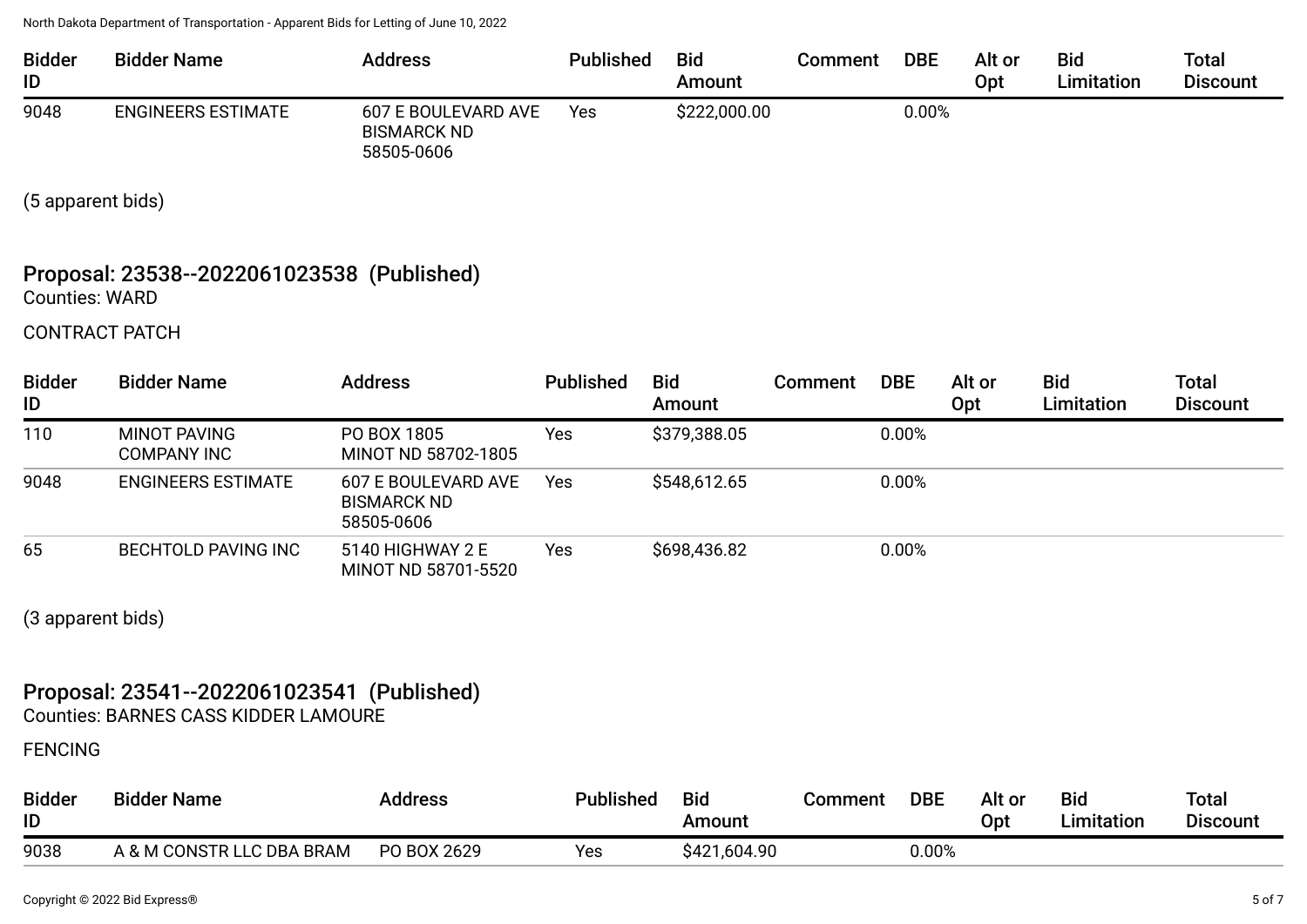| <b>Bidder</b><br>ID | <b>Bidder Name</b>        | <b>Address</b>                                                    | <b>Published</b> | <b>Bid</b><br>Amount | Comment | <b>DBE</b> | Alt or<br>Opt | <b>Bid</b><br>Limitation | <b>Total</b><br><b>Discount</b> |
|---------------------|---------------------------|-------------------------------------------------------------------|------------------|----------------------|---------|------------|---------------|--------------------------|---------------------------------|
|                     | <b>RECLAMATION</b>        | <b>WATFORD CITY ND</b><br>58854-6004                              |                  |                      |         |            |               |                          |                                 |
| 383                 | DAKOTA FENCE COMPANY      | PO BOX 1408<br><b>FARGO ND</b><br>58107-1408                      | Yes              | \$467,067.61         |         | 0.00%      |               |                          |                                 |
| 9048                | <b>ENGINEERS ESTIMATE</b> | 607 E BOULEVARD<br><b>AVE</b><br><b>BISMARCK ND</b><br>58505-0606 | Yes              | \$483,423.00         |         | 0.00%      |               |                          |                                 |

(3 apparent bids)

### Proposal: 23584--2022061023584 (Published) Counties: BARNES DICKEY LAMOURE

PIPE REPAIRS

| <b>Bidder</b><br>ID | <b>Bidder Name</b>                  | <b>Address</b>                                          | <b>Published</b> | <b>Bid</b><br>Amount | Comment | <b>DBE</b> | Alt or<br>Opt | <b>Bid</b><br>Limitation | <b>Total</b><br><b>Discount</b> |
|---------------------|-------------------------------------|---------------------------------------------------------|------------------|----------------------|---------|------------|---------------|--------------------------|---------------------------------|
| 8400                | <b>SUBSURFACE INC</b>               | PO BOX 37<br><b>MOORHEAD MN</b><br>56561-0037           | Yes              | \$462,375.50         |         | 0.00%      |               |                          |                                 |
| 9048                | <b>ENGINEERS</b><br><b>ESTIMATE</b> | 607 E BOULEVARD AVE<br><b>BISMARCK ND</b><br>58505-0606 | Yes              | \$493,791.63         |         | 0.00%      |               |                          |                                 |

(2 apparent bids)

#### Proposal: 23585--2022061023585 (Published) Counties: NELSON WALSH

### CONTRACT PATCHING